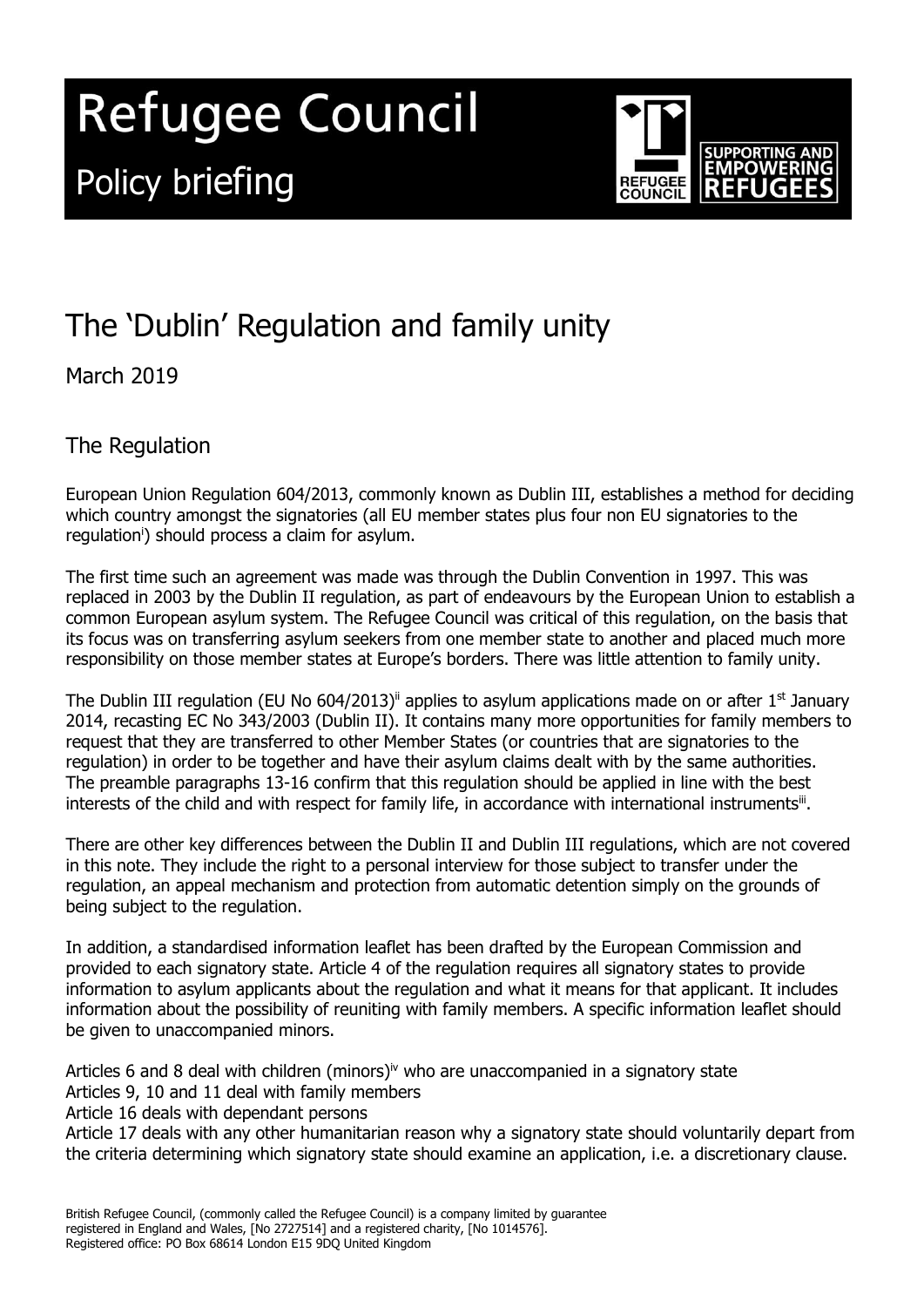#### **Unaccompanied minors** (Articles 6 and 8)

- Children should have a representative (e.g. guardian/legal rep/social worker) to represent and/or assist them and ensure that his or her best interests are taken into account in the Dublin process.
- The signatory state where the child lodges an asylum claim shall try to identify family members (parents or legal guardian), siblings and relatives (aunts, uncles, grandparents) legally present in other signatory states and subject to it being in the child's best interests, will transfer responsibility for the child's asylum claim to the signatory state responsible for the asylum claim of those family members.
- If family members, siblings and relatives are found in different signatory states, the child's best interests determines to which country the child should be transferred.
- The child is not transferred for any other reason, even if he or she has made an asylum application in another country.

### **Family members** (Articles 9, 10 and 11)

- Asylum seekers who have family members who have already received international protection in another signatory state can be transferred to join those family members and have their asylum claim determined by that signatory state. Families do not have to have formed prior to leaving the country of origin.
- Asylum seekers with family members in other signatory states who have claimed asylum and not yet received an initial decision, can be transferred to where the family members reside and have their asylum claim determined by the same authority. Family in this Article has to have been formed prior to leaving the country of origin.
- Family members are defined as spouse (or unmarried partner where domestic legislation affords them equal treatment) and unmarried minor children (regardless of whether born in or out of wedlock or adopted under national law).

Requests under these Articles must be made in writing. There is no duty on the signatory state to trace, as there is with unaccompanied minors.

#### **Dependant persons** (Article 16)

- In addition to the obligations relating to close family members outlined above, the regulation allows for other family members who may be dependant on wider family due to illness, pregnancy, a new-born child, severe disability or old age to be reunited with family who can care for them. Family members for this Article include siblings, parents and children, regardless of age.
- Usually the dependant person will move to where their family member is legally present, unless the dependant's health prevents them from travelling. In this situation there is no obligation for a signatory country to facilitate families to reunite under this Article.

Requests must be made in writing by applicants.

## **Discretionary clauses** (Article 17)

Any signatory state can choose to examine an asylum application even when the regulation would ascribe responsibility to another signatory state.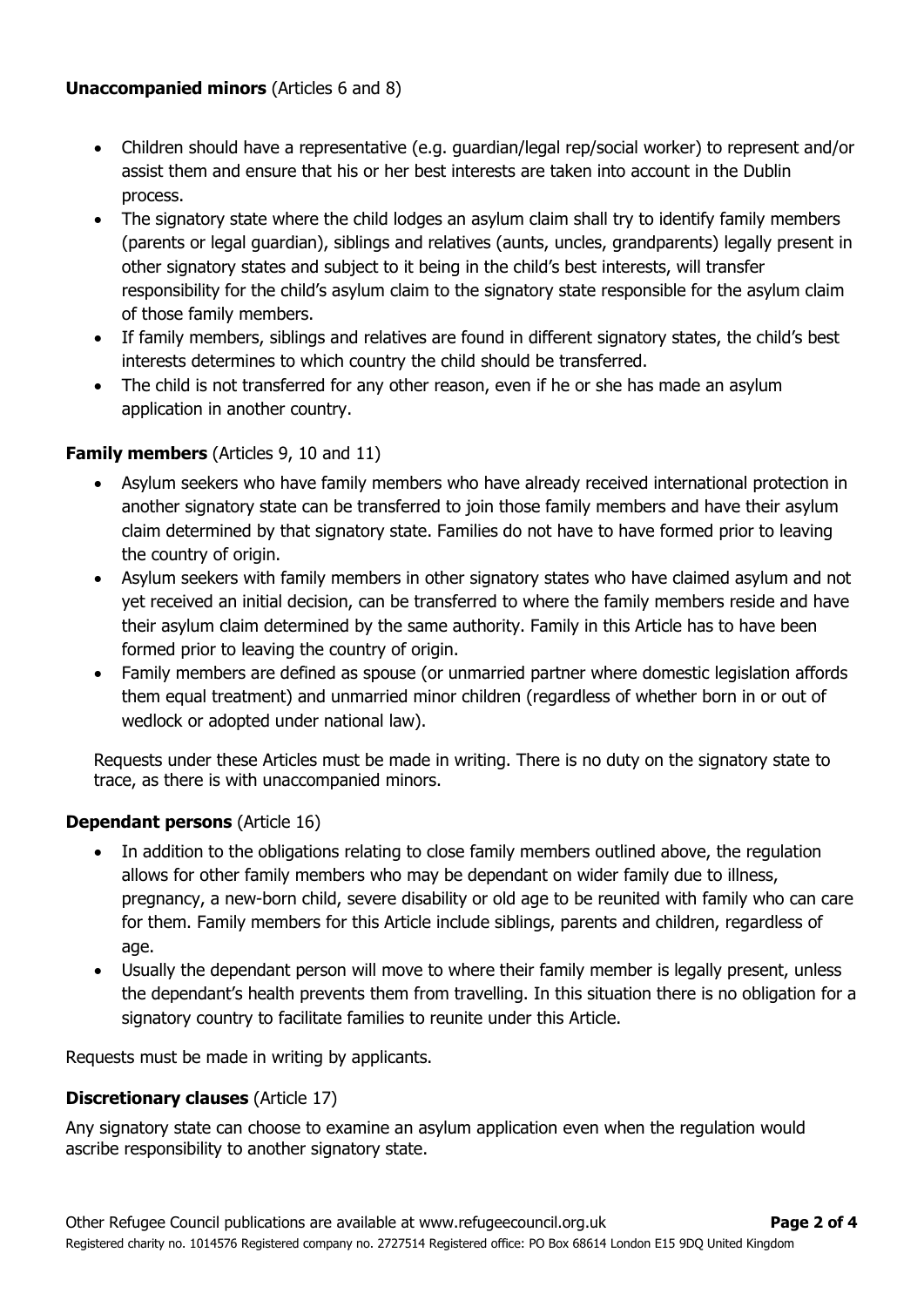- A signatory state can request another signatory state to take responsibility for the asylum claim of an applicant based on family links not covered in other Articles or on cultural and/or humanitarian grounds.
- There is no obligation on a signatory state to respond positively to such requests.

The applicants must give written consent to transfer under this Article.

#### **Current guidance from the Home Office**

In November 2017 The Home Office published guidance for UKVI officials in dealing with cases under Dublin III.

[https://assets.publishing.service.gov.uk/government/uploads/system/uploads/attachment\\_data/file/6566](https://assets.publishing.service.gov.uk/government/uploads/system/uploads/attachment_data/file/656666/dublin-III-regulation-v1_0.pdf) [66/dublin-III-regulation-v1\\_0.pdf](https://assets.publishing.service.gov.uk/government/uploads/system/uploads/attachment_data/file/656666/dublin-III-regulation-v1_0.pdf)

This includes reference to the information leaflet mentioned above which is issued to all asylum applicants as soon as their application is made, in order to inform those who may benefit from the family related elements of the Dublin III regulation.

#### **Statistics**

The table below shows the number of arrivals in the UK under Dublin III in each of the past three years under the various Articles. Those Articles not covered have very small numbers.

| Year | Total | Article 8 | Articles 9 to 11 | Article 17 | Article 18 |
|------|-------|-----------|------------------|------------|------------|
| 2016 | 558   | 175       | 155              | 107        | 93         |
| 2017 | 461   | 92        | 203              | 42         | 101        |
| 2018 | 1,215 | 159       | 869              | 25         | 134        |

Article 8 deals with unaccompanied children, Articles 9 to 11 with family members, Article 17 is a discretionary clause. Article 18 covers people who have made an asylum claim in one Dublin state, and then submit a claim in another; the responsibility then lies with the first state a claim was made in.

The countries from which the largest numbers of arrivals have occurred during this three year period are Greece, France, Denmark and Sweden, accounting together for 80% of all arrivals. There have been changes from year to year for individual countries; for example, of 1,142 arrivals from Greece over the three years 946 were in 2018.

The statistics also show the number of requests made to the UK. The numbers are much larger than the number of arrivals. In 2016 there were 1,905, in 2017 there were 2,137 and in 2018 there were 1,940. The largest numbers of requests in 2017 and 2018 were made under Articles 9 and 18.

The table below shows the number of returns from the UK in each of the past three years.

| Year | <b>Total</b> | Article 13 | Article 18 |
|------|--------------|------------|------------|
| 2016 | 362          | 50         | 291        |
| 2017 | 314          | 40         | 264        |
| 2018 | 209          | 21         | 183        |